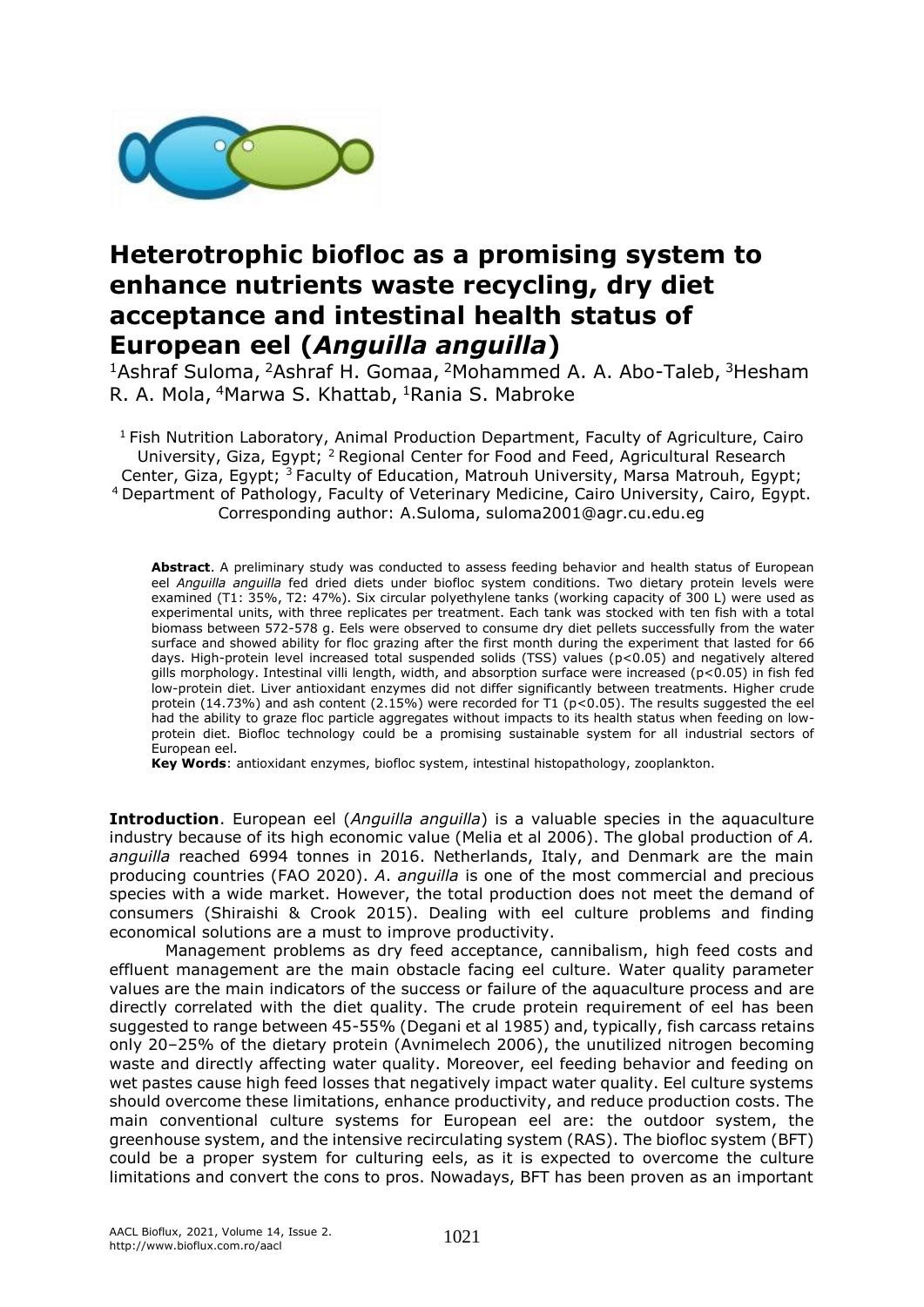mechanism to recycle non retained nutrients in fish farming units, maintain water quality, and prevent diseases (Ballester et al 2010). By adding carbohydrate sources to the farming units, heterotrophic bacterial growth is stimulated and nitrogen uptake takes place through the production of microbial proteins (Avnimelech 1999). Nitrogen uptake by heterotrophic bacteria decreases the ammonium concentration more rapidly than nitrifying bacteria (Hargreaves 2006). In addition to bacteria, bioflocs are composed of algae, aggregates of organic matter, protozoa, rotifers, microalgae, cyanobacteria, nematodes, and many others (Hargreaves 2006; Martínez‐Córdova et al 2015), which may serve as a source of natural food for eels. The use of biofloc as a food source may imply a decrease in the dietary protein requirement for fish and shrimp (Azim & Little 2008; Xu et al 2012) and maximize the utilization of dietary nitrogen (Avnimelech 2006). In additions to being a tool for managing water quality and optimize feed utilization, biofloc is a hygiene system that protects the cultured organisms and limit economic losses in aquaculture (Crab et al 2010a; Khalil et al 2016; El-Husseiny et al 2017; Zidan et al 2017; El-Shafiey et al 2018; Mabroke et al 2021). Flocs turbidity in BFT may provide better growth conditions for eel by impairing cannibalism behavior. Turbidity can reduce visibility in the water column by scattering and absorption of light (Bin Omar & Bin MatJafri 2009). Culturing of European eel under biofloc systems is linked to its ability to tolerate the system conditions. Dietary protein is the main source of nitrogen for the development of heterotrophic bacteria and indirectly affects floc volume and total suspended solids (TSS) level along with the effect of the feed ration. Although biofloc may provide production benefits for eel culture, turbidity and TSS tolerance of eel must be examined to optimize the culture conditions. Turbidity tolerance may differ among species (Avnimelech 2006). Increased turbidity and TSS concentration could decrease the dissolved oxygen in the water body, augment oxygen demand, may clog the fish gills, limit the development of heterotrophic bacteria and negatively affect the performance of cultivated organisms (Hargreaves 2006; Van Wyk 2006; Hatem et al 2013). TSS values between 200 and 400 mg L-1 were recommended for tilapia (*Oreochromis niloticus*) culture (Avnimelech 2012), while TSS values between 400 and 600 mg L−1 were suitable to super intensive culture of whiteleg shrimp (*Litopenaeus vannamei*) (Schveitzer et al 2013). No data on the optimum TSS for eel culture under biofloc conditions were found. Determination of efficient dietary protein level along with the consideration of suitable TSS levels for eel culture is needed.

The main objective of the present study was to test the suitability of biofloc technology for culturing European eel, to examine feeding on dry diets with different protein levels and subsequent tolerance to the different levels of TSS. Moreover, liver oxidative enzymes, gill and intestinal histology, body chemical composition, and health status were also investigated.

**Material and Method**. This study was conducted at the Fish Nutrition Lab, Animal Production Department, Faculty of Agriculture, Cairo University. The study took place at the end of 2017.

*Experimental fish and acclimatization period*. No ethical approval was officially required for conducting animal experiment in the Faculty of Agriculture by the time our experiment was established. Two hundred European eels were brought from El-Hamoul, Kafr El-Sheikh Governorate, Egypt. The experimental fish were apparently healthy. They were carefully transferred to the laboratory. On arrival, they were acclimatized to laboratory conditions. Fish were stocked in four plastic tanks, 1  $m<sup>3</sup>$  each, with a water capacity of 900 L for one month of acclimatization. The acclimatization tanks were supplemented with previously fermented biofloc (floc volume: 2-4 mL L<sup>-1</sup>; TSS: 43-47 mg  $\mathsf{L}^{\text{-}1}$ ).

The acclimatization period was divided into three stages (ten days per each). Fish were fed on tilapia carcasses in the form of a paste during the first acclimatization stage. In the second stage, eels were fed on an artificial paste diet (50% crude protein). During the last stage, European eels were fed a dried diet (50% crude protein). Fish was fed twice daily at 9 am and 3 pm) for six days weekly. Four polyethylene tubes (50 cm length and 10 cm diameter) were placed inside each tank to provide an adequate resting area (Tesch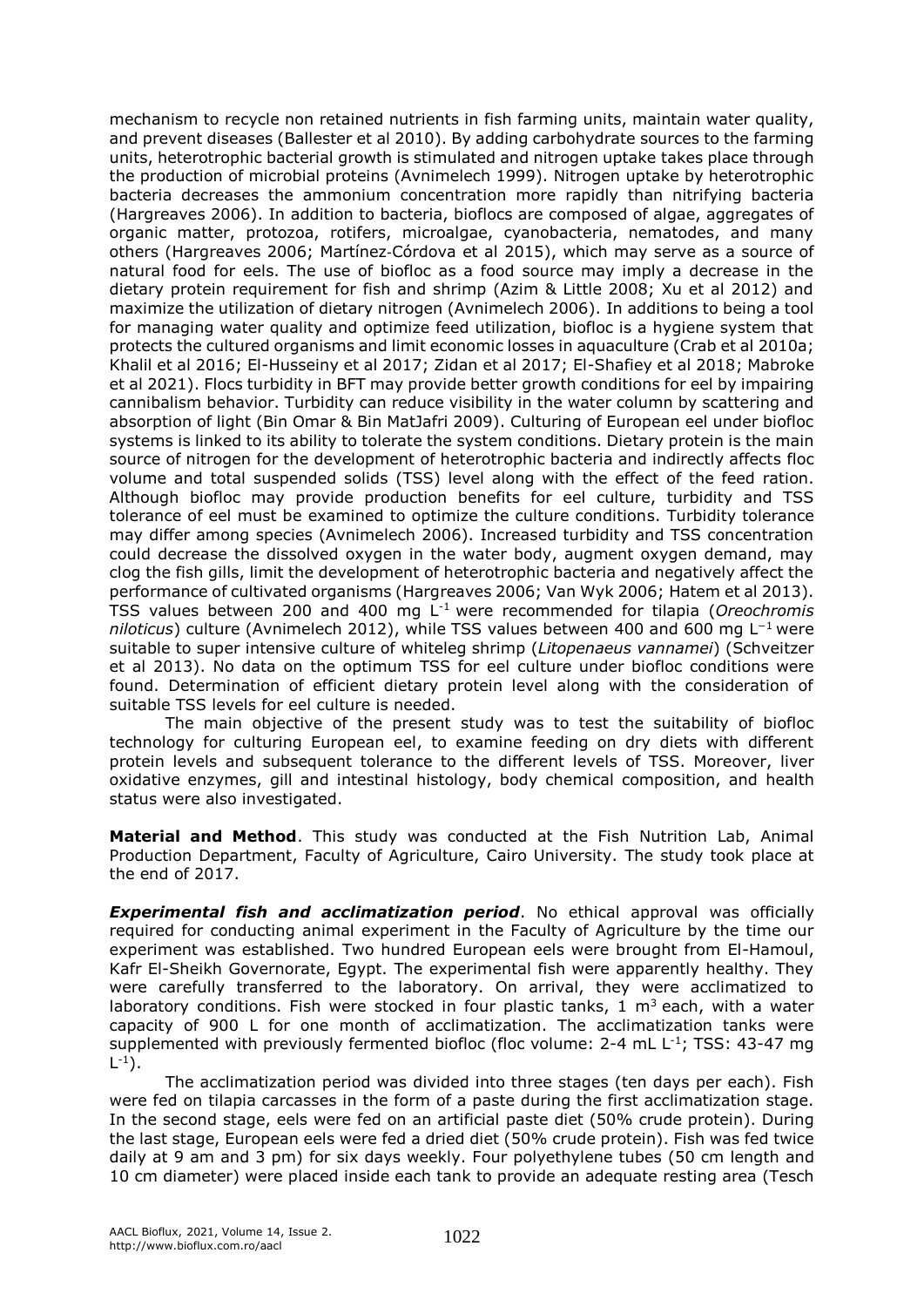2003). Tanks were aerated by an air pump to supply needed oxygen (5 mg  $L^{-1}$ ). Tanks were always covered with lids to prevent escaping.

*Experimental units, design and diets*. Six circular polyethylene tanks with a working water capacity of 300 L were used and set inside a greenhouse. Each tank was stocked with ten fish with a total biomass between 572-578 g (initial average body weight of 57.45 g). Continuous mechanical aeration existed in all tanks to provide dissolved oxygen (around 5 mg  $L^{-1}$ ). No water exchange was performed throughout the experimental period. Underground well water was added only to sustain the water level on a weekly basis.

Two isocaloric dry diets with different crude protein levels (35 and 47%) were formulated and fed to eels to perform two treatments for 66 days. The different protein level was used as a tool to manipulate the floc volume and, subsequently, the TSS value. The formulation and proximate composition of the experimental diets are presented in Table 1.

Table 1

| Ingredients                           | T1 (% in feed) | T2 (% in feed) |
|---------------------------------------|----------------|----------------|
| Fish meal <sup>a</sup>                | 40             | 50             |
| Gluten                                | 9              | 26             |
| Soybean meal <sup>b</sup>             | 7.5            | 1              |
| Corn <sup>c</sup>                     | 23             | 2.5            |
| Fish oil <sup>d</sup>                 | 12             | 12             |
| Carboxy methyl cellulose <sup>e</sup> | 6              | 6              |
| Vitamin C <sup>e</sup>                | 0.5            | 0.5            |
| <b>BHT<sup>e</sup></b>                | 0.05           | 0.05           |
| Premix <sup>f</sup>                   | 1.45           | 1.45           |
| Salt                                  | 0.5            | 0.5            |
| Total                                 | 100            | 100            |
| Proximate analysis                    |                |                |
| Moisture                              | 6              | 6.95           |
| Crude protein                         | 35.78          | 47.59          |
| Lipid                                 | 16.32          | 17.51          |
| Ash                                   | 10.17          | 10             |
| Total carbohydrates <sup>9</sup>      | 31.73          | 17.95          |
| Gross energy (Kcal 100g-1)h           | 487.858        | 507.364        |

Note: T1 - treatment with 37% crude protein; T2 - treatment with 47% crude protein; BHT - Butylated Hydroxytoluene; a - local fishmeal (62% crude protein); b - Soy Factory. Food Technology Research Institute, Ministry of Agriculture, Giza, Egypt; c - imported yellow corn from Argentina; d - imported fish oil form India; e - Algomhuria Pharmaceutical Chemical Co. Cairo, Egypt; f - retinyl acetate per kg of diet, 3000 IU; cholecalciferol, 2400 IU; all-rac-α-tocopheryl acetate, 60 IU; menadione sodium bisulfite, 1.2 mg; ascorbic acid monophosphate (49% ascorbic acid), 120 mg; cyanocobalamine, 0.024 mg; d-biotin, 0.168 mg; choline chloride, 1200 mg; folic acid, 1.2 mg; niacin, 12 mg; d-calcium pantothenate, 26 mg; pyridoxine, HCl, 6 mg; riboflavin, 7.2 mg; thiamine HCl, 1.2 mg; sodium chloride (NaCl, 39% Na, 61% Cl), 3.077 mg; ferrous sulfate (FeSO4·7H2O, 20% Fe), 65 mg; manganese sulfate (MnSO4, 36% Mn), 89 mg; zinc sulfate (ZnSO4·7H2O, 40% Zn), 150 mg; copper sulfate (CuSO4.5H2O, 25% Cu), 28 mg; potassium iodide (KI, 24% K, 76% I), 11 mg; Celite AW521 (acid-washed diatomaceous earth silica), 1000 mg Agri-Vet Co., Cairo, Egypt; g - total carbohydrate [100-(CP+EE+Ash)]; h gross energy calculated using the factors (5.6, 9.45 and 4.2 Kcal per g of crude protein, ether extract and carbohydrate, respectively) as listed by Young et al (2005).

Diets were prepared using locally available feed ingredients and pelleted using a house meat grinder. 6% carboxymethyl cellulose (CMC) was added during diet formulation to enhance the water stability of the pellets and facilitate diets traceability during feeding, in the gut and wastes. Siphoning was performed at the end of week 6 to control the organic matter, as well as the checking for the presence of dried diet particles.

The eels were fed until satiation during the first three days of the experiments. Experimental diets were administered to fish twice daily (at 9 am and 3 pm) in the form of crumble. A fixed feeding ration of 1.3% of the total stocked biomass was calculated and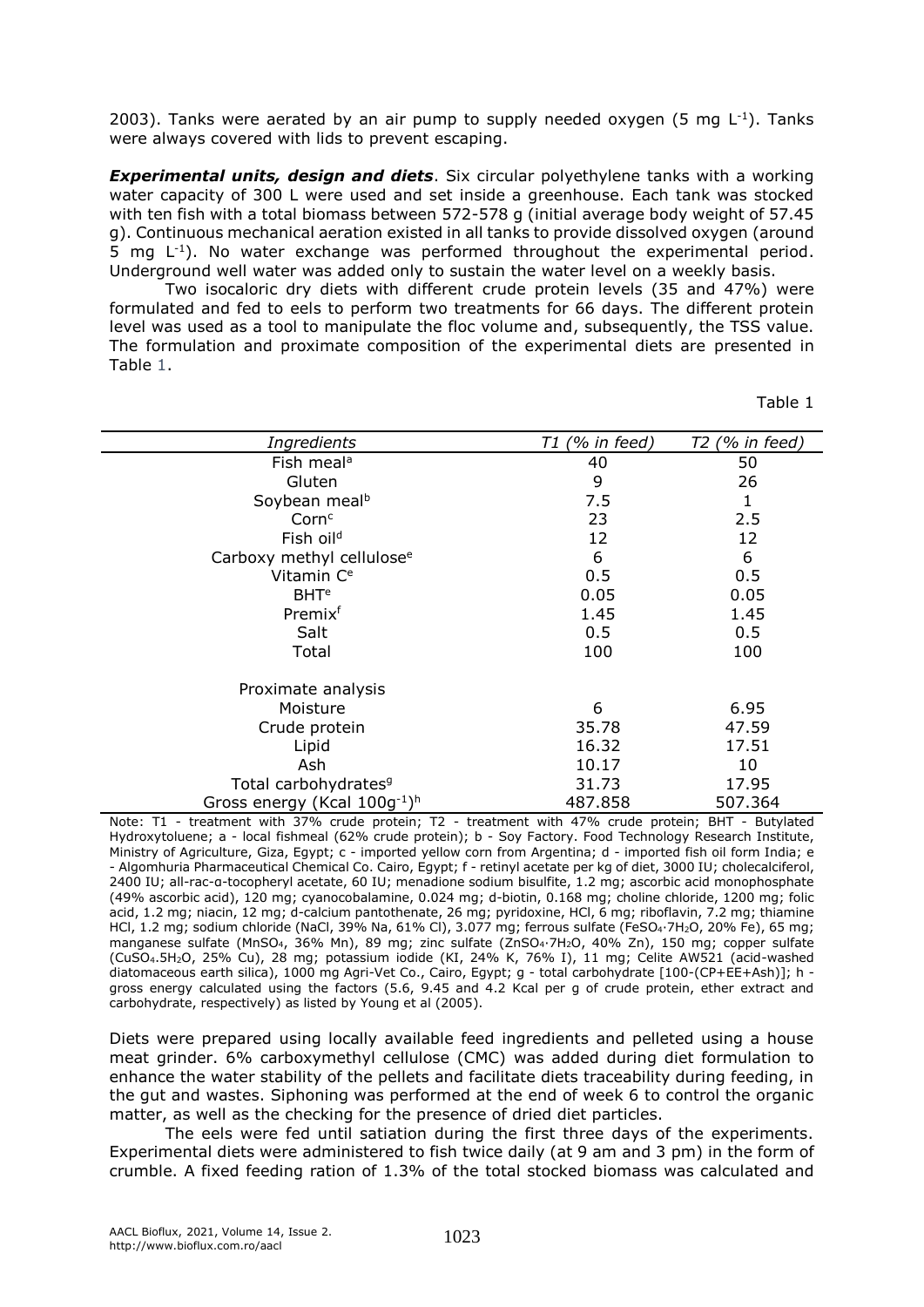was adjusted biweekly according to fish total biomass. The same feeding rate was recommended by Kafuku & Ikenoue (1983). Water C:N ratio was 10:1 (De Schryver et al 2008) was maintained in BFT tanks using corn starch. Corn starch was completely mixed with tank water and spread to the tank surfaces in the afternoon. Fish were checked for any skin or fin damage, and the body length and body weight were measured biweekly.

*Physical and chemical water parameters*. Water temperature and dissolved oxygen (DO) were detected using Senso Direct Oxi 200, while pH was measured using MilwaukeePH600 Digital pH meter tester pocket pen every three days. Total ammonia nitrogen (TAN) and nitrite ( $NO<sub>2</sub>-N$ ) values were detected using a water analysis photometer (Multi Direct Lovibond) once a week. Biofloc volume was reported using the Imhoff cone and the volume of floc on the bottom of the cone was measured after 15 minutes of sedimentation twice a week (Avnimelech 2009). Alkalinity was monitored once a week by titration with sulfuric acid, until the pH reached 4.5 (APHA 1998). TSS were monitored twice a week by a water analysis photometer (Multi Direct Lovibond).

*Microbial count of water biofloc samples*. 600 mL plastic bottles were used to collect water samples up to 2/3 from the experimental units and were stored in a freezer (-20°C). Bacterial count and detection for the bacterial groups in the water samples included the following: *Lactobacillus* spp. (NMKL 2007), *Streptococcus* spp. (NMKL 2011), *Bacillus* spp. (Nikiforova et al 2016), *Staphylococcus* spp. (NMKL 2009), total yeast count (NMKL 2005), *Serratia* spp. (Mendpara et al 2013) and *Vibrio parahaemolyticus* (Applied biosystem PCR AB7000). The latter analyses were performed in the regional center for food and feeds, Agricultural Research Center (ARC), Egypt.

*Collection of zooplankton samples*. Zooplankton samples were collected from different experimental units using zooplankton net (55 µm, 25 cm diameter, and 80 cm length). The water was agitated and 3 L of water sample was filtered through the zooplankton net. After filtration, the samples were fixed immediately using a formaldehyde solution (4-7%). After fixation, 2 mL of Rose Bengal stain (0.5 %) was added.

*Analysis of samples*. In the laboratory, the filtrated samples were examined with an optic research microscope. Three sub-samples (1 mL for each) of the homogenized plankton samples were transferred to a counting cell and the different plankters were counted. Zooplankton population was calculated as the number of individuals of the different species per cubic meter. The organisms were identified and counted on the counting try with magnification varying from 100X to 400X. Planktonic organisms were identified according to description and keys constructed by Pennak (1989), Edmondson & Ward (1959), Jeje (1988) and Fernando (1994).

*Zooplankton calculation*. Zooplankton was calculated after examination for all the recorded species in each sample and expressed as organisms per liter depending on the following equation according to APHA (2005).

No. of organisms per liter =  $N*D/S*C$ 

Where: N -number of organisms for the calculated species; D - volume of the sample after filtration; S -number of subsamples; C -total volume of the collected water sample.

*Proximate composition of fish and diets*. The proximate composition of the whole body of fish and diets were determined according to AOAC (1995). Fish samples and diets were dried in an oven at 80°C until constant weight was obtained, then grounded, and stored at –20°C for subsequent analysis. Nitrogen content was estimated by the Kjeldahl method and crude protein level was calculated by multiplying the nitrogen percentage by 6.25. Crude lipid was determined by Soxhlet extraction with ether (boiling point at 40-60°C) as a solvent. Ash was determined by incineration at 550°C for 4 h (Azim & Little 2008).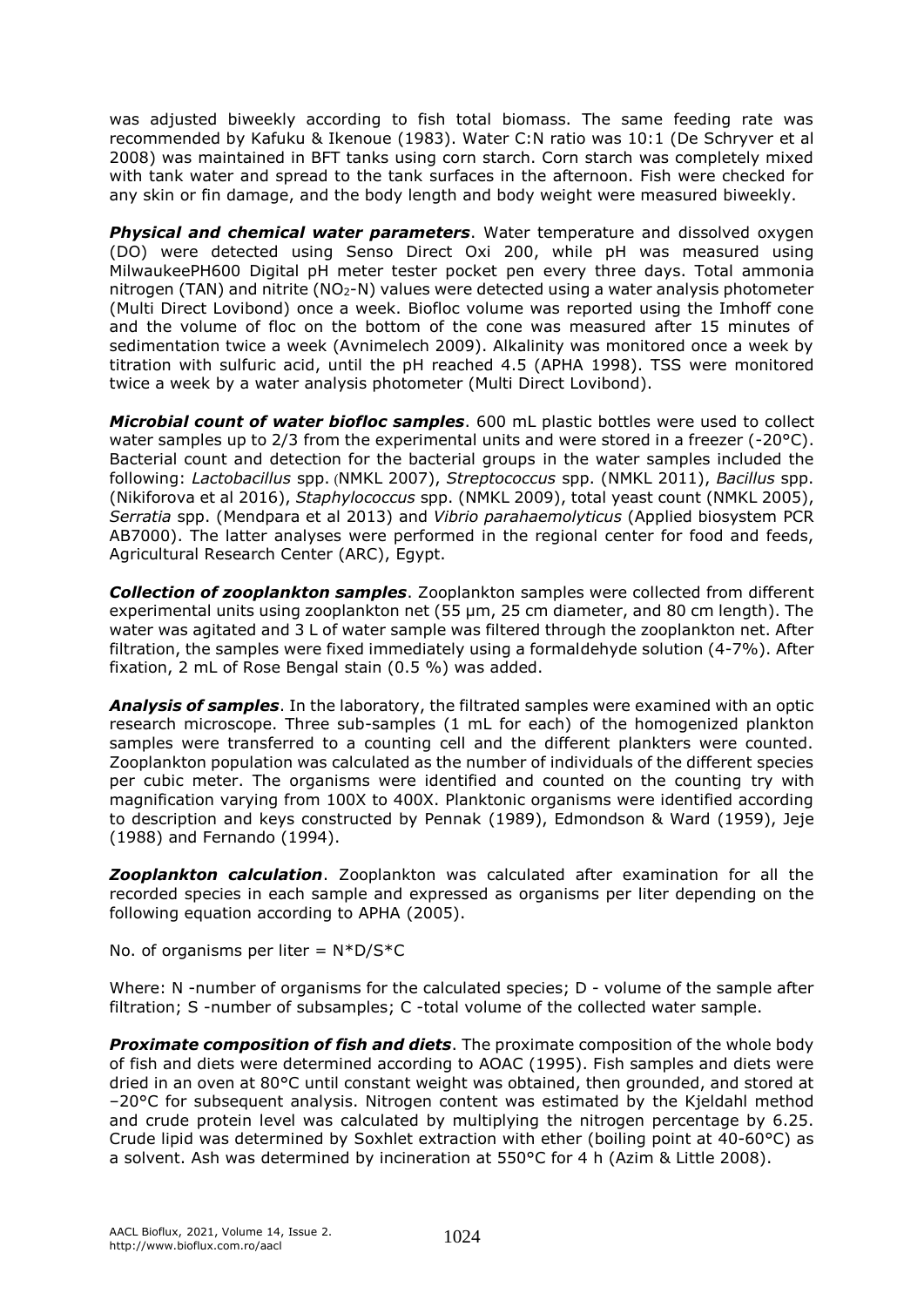*Antioxidants and oxidative biomarker of eel liver*. Liver lipid peroxidation (LPO) was examined by a colorimetric method (Satoh 1978). A thiobarbituric acid reactive substance (TBARS) was used for the assessment of LPO and expressed in terms of malondialdehyde (MDA) content. For this purpose, 0.5 mL of trichloroacetic acid (10%) solution was added into a 0.5 mL sample in a test tube. The mixture was centrifuged at 600  $\times$  g for 10 min and 0.2 mL of the supernatant was transferred into a new test tube containing 1 mL of TBA  $(25 \text{ mmol L}^{-1})$  solution and was boiled for 30 min. The solution was then cooled and samples and standards were measured at a wave length of 534 nm using a spectrophotometer. The MDA values were expressed as nmol of MDA g<sup>-1</sup> tissue.

Superoxide dismutase (SOD) was determined spectrophotometrically at 560 nm according to the method of Nishikimi et al (1972). The method is based on the ability of the SOD enzyme to inhibit the phenazinemethosulphate-mediated reduction of nitro blue tetrazolium dye. Briefly, 0.05 mL of sample was mixed with 1.0 mL buffer (pH 8.5), 0.1 mL nitro blue tetrazolium (NBT) and 0.1 mL NADH. The reaction was initiated by adding 0.01 mL phenazinemethosulphate (PMs) and then the increase in absorbance was read at 560 nm for 5 min. SOD activity was expressed as units per g of protein.

Liver total antioxidant capacity (TAC) was assayed by the method of Koracevic et al (2001). The determination of the antioxidative capacity is performed by adding a defined amount of exogenous hydrogen peroxide  $(H_2O_2)$ . The added hydrogen peroxide reacts with the sample antioxidants and the residuals of  $H_2O_2$  were then determined. The residual  $H_2O_2$ was determined colorimetrically by an enzymatic reaction which evolves the conversion of 3,5,dichloro-2-hydroxy benzene sulphonate to a colored product. The TAC values were expressed as mM  $g^{-1}$  tissue. Livers were also weighted to determine the hepatosomatic index (HIS):

HSI=(liver weight/body weight)x100

*Histopathological examination of eel gills and guts*. At the end of the experiment, two fish in each BFT treatment unit were sacrificed. Tissue samples from gills and guts were fixed in 10% neutral buffered formalin. Then they were processed by paraffin embedding technique. Tissue sections of 3-4 μm were made using a microtome (Leica2135, Germany) and were stained by hematoxylin and eosin stain. Images were captured using a digital camera (Olympus XC30, Tokyo, Japan). Histomorphometry of intestinal villi length, width and crypt depth was performed using the image analyzer (Image J software) in five captured images per fish at magnification 40X to calculate a mean for each fish. The measurements from each group were then analyzed statistically.

*Statistical analysis*. All statistics were performed using SPSS Statistics 18.0. Data were analyzed using independent-samples t-test to determine whether there were significant differences between treatments. The level of significance was chosen at  $p < 0.05$ , and the results were presented as the mean±SEM (standard error of means).

## **Results and Discussion**

*Water quality parameters*. The recorded water quality parameters are presented in Table 2. Water quality parameters were within the optimal range for the culture of European eel. The DO was kept above 5 mg  $L^{-1}$  for the two groups. The average DO level was 5.30 for T1 and 5.31 mg L<sup>-1</sup> for T2. The average water temperature in T1 and T2 was 26.44 and 26.45°C (p>0.05), respectively, while the pH value stayed 8.1, with small variations. TAN and  $NO<sub>2</sub>-N$  values were within the normal ranges (being 0.46 and 0.1 mg L<sup>-1</sup>, respectively). Floc volume (FV) values for T1 and T2 did not differ significantly, (28.66 and 33 mL L<sup>-1</sup>, respectively). The high protein-diet showed a higher TSS value (p<0.05) than T2 (179.53 and 213.33 mg L<sup>-1</sup>, respectively). Periodical FV (Figure 1) did not differ significantly between treatments, but a sudden drop was observed after the  $6<sup>th</sup>$  and  $8<sup>th</sup>$ weeks in both treatments. Periodical TSS values (Figure 2) showed no significant differences until the 7<sup>th</sup> week of the experiment. Starting with week 8 to the end of the experiments, the TSS value increased gradually and differed significantly between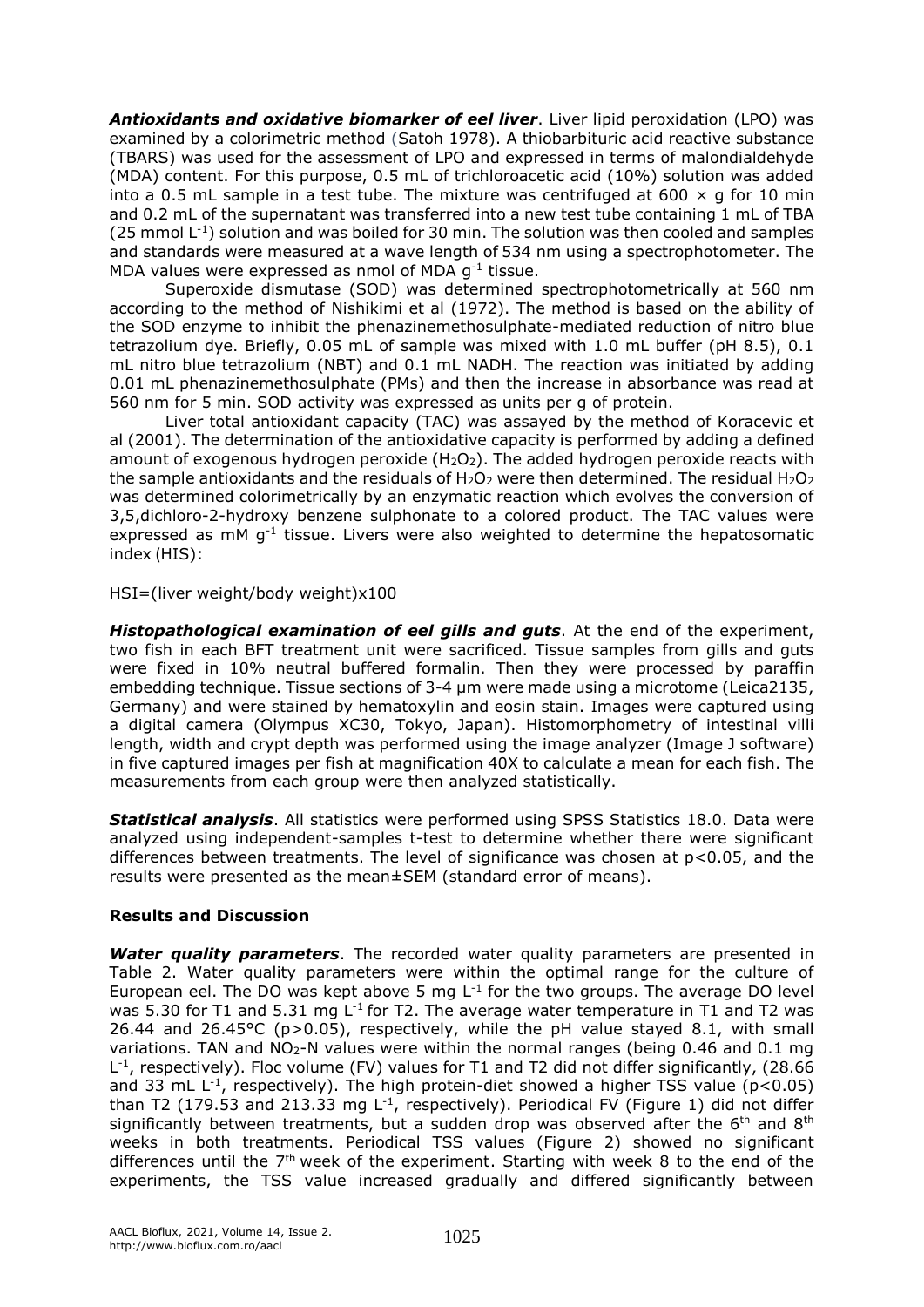treatments. The average concentration of alkalinity was approximately 349.31 mg CaCO<sup>3</sup>  $L^{-1}$ .

| Water quality parameters     | T1                           | T2                           | value   | P value |
|------------------------------|------------------------------|------------------------------|---------|---------|
| Floc volume (mL $L^{-1}$ )   | 28.66±1.76                   | $33.00 \pm 3.51$             | $-1.1$  | 0.35    |
| $TSS(mg L^{-1})$             | 179.53±5.54 <sup>b</sup>     | 213.33±8.23ª                 | $-3.41$ | 0.03    |
| $DO(mg L^{-1})$              | $5.3 \pm 1$                  | $5.31 \pm 8.82$              | $-0.5$  | 0.64    |
| Temperature (°C)             | $26.44 \pm 8.82$             | $26.45 \pm 3.33$             | $-1.06$ | 0.37    |
| рH                           | $8.07 \pm 3.33^{b}$          | $8.1 \pm 3.33$ <sup>a</sup>  | $-4.95$ | 0.001   |
| TAN (mg $L^{-1}$ )           | $0.46 \pm 0.03$              | $0.46 \pm 0.02$              | $-0.15$ | 0.88    |
| Nitrite (mg $L^{-1}$ )       | $0.08 \pm 6.67$ <sup>b</sup> | $0.13 \pm 5.77$ <sup>a</sup> | $-4.91$ | 0.001   |
| Alkalinity (mg $CaCO3 L-1$ ) | 351.35±1.54                  | 347.27±2.45                  | 1.4     | 0.24    |

Water quality parameters of different experimental groups (mean±SEM)

Table 2

Note: TSS - total suspended solids; DO - dissolved oxygen; TAN - total ammonia nitrogen; means in the same row with different superscripts are significantly different (p<0.05); T1 - treatment with 37% crude protein; T2 treatment with 47% crude protein.



Figure 1. Periodical biofloc volume of experimental groups during the experiment. T1 treatment with 37% crude protein; T2 - treatment with 47% crude protein.



Figure 2. Periodical TSS of experimental groups during the experiment. T1 - treatment with 37% crude protein; T2 - treatment with 47% crude protein.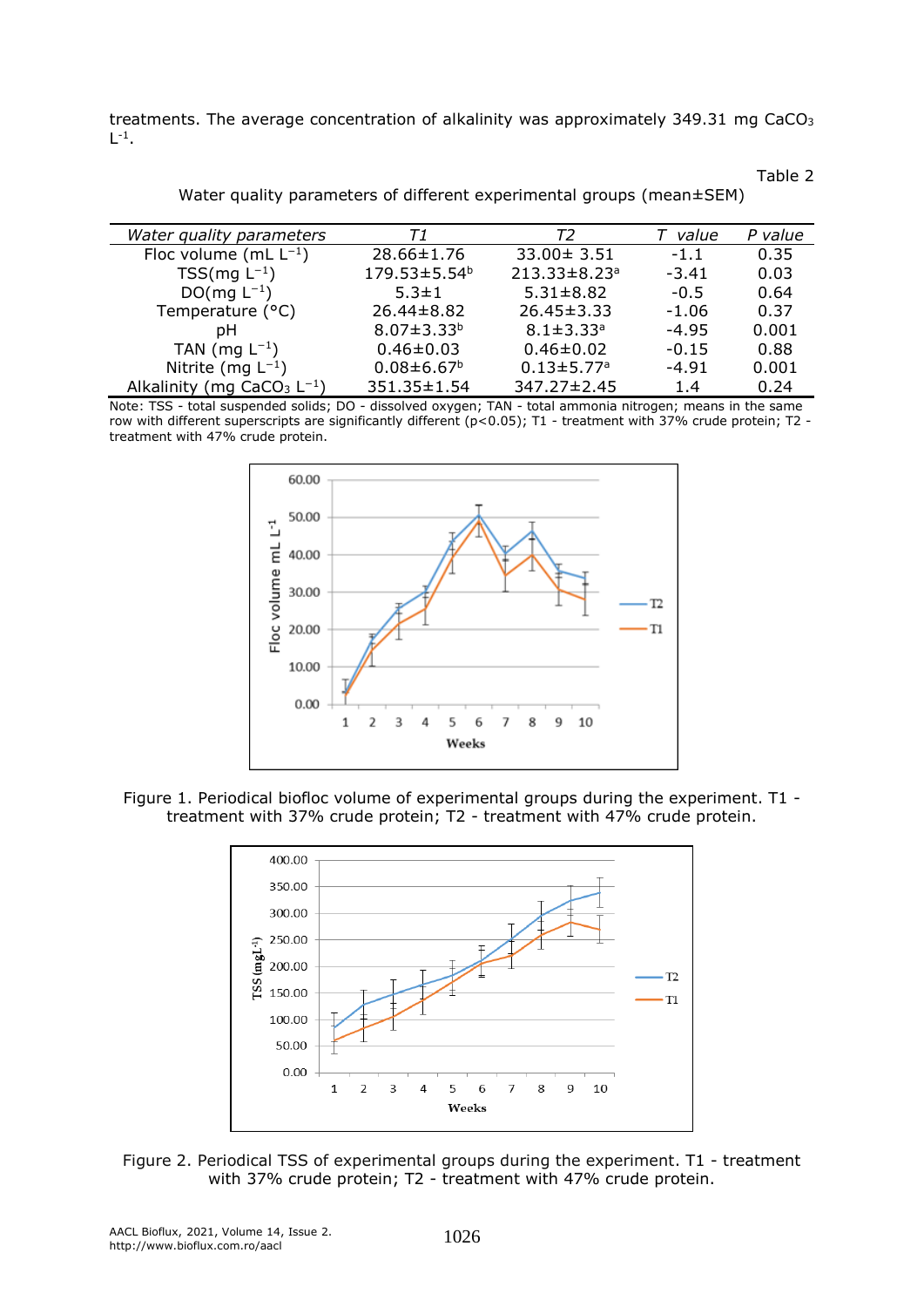*Microbial count of biofloc water samples*. The microbial count of water samples is presented in Table 3. Water samples generally showed no significant difference between treatments regarding counts of detected microbial organisms *Lactobacillus* spp. and *Staphylococcus* spp. *Streptococcus* spp., *Bacillus* spp., total yeast count, *Serratia* spp., and *Vibrio* spp. were not detected. A numerical increasing pattern in beneficial bacteria like *Lactobacillus* spp. was noticed in parallel with increasing dietary protein level. *Vibrio* spp. were not detected in the water samples.

Table 3

| Bacteria                                            | т1              |                  | T value | P value |
|-----------------------------------------------------|-----------------|------------------|---------|---------|
| Lactobacillus spp. $\geq 10^2$ cfu g <sup>-1</sup>  | $9.33 \pm 0.33$ | $26.66 \pm 0.88$ | $-1.96$ | 0.18    |
| Streptococcus spp.                                  | ND              | <b>ND</b>        |         |         |
| Bacillus spp.                                       | ND.             | <b>ND</b>        |         |         |
| Staphylococcus spp. $\geq 10^1$ cfu g <sup>-1</sup> | $6.5 \pm 0.86$  | $12.33 \pm 5.2$  | $-1.11$ | 0.37    |
| Total yeast count                                   | ND              | <b>ND</b>        |         |         |
| Serratia spp.                                       | ND              | <b>ND</b>        |         |         |
| <i>Vibrio</i> spp. (PCR)                            | ND              | ND               |         |         |
|                                                     |                 |                  |         |         |

Bacterial count of biofloc water samples

Note: ND - not detected; means in the same row with different superscripts are significantly different ( $p$ <0.05); T1 - treatment with 37% crude protein; T2 - treatment with 47% crude protein.

*Biofloc zooplankton community*. The zooplankton distributions in different experimental biofloc treatments were detected at the end of the experimental period and the results are represented in Table 4. Total zooplankton count showed a higher value in the high protein diet treatment. The same pattern was noticed for all species, except for class Ostracoda. Elevation of the protein level resulted in a decrease of Ostracoda by 10% in comparison with tanks with the low protein-diet. It seems that different protein levels may had caused different amino acid profiles and availability and led to different balances among organisms in the floc community. Rotifers appeared to be the most abundant biofloc microorganisms, with 53.25% and 48.80% in T1 and T2, respectively. They were followed by both protozoa (T1: 21.24%; T2: 22.3%) and nematodes (T1:18.7%; T2: 23.12%).

Table 4

The most dominant biofloc zooplankton community of the experimental groups (organisms  $L^{-1}$  presented as mean $\pm$ SEM)

| Zooplankton           | T1                |       | T <sub>2</sub> |       |
|-----------------------|-------------------|-------|----------------|-------|
|                       | Average           | $\%$  | Average        | $\%$  |
| Rotifers              |                   |       |                |       |
| Lecane bulla          | 30777±7139.6      | 43.9  | 31977±13931    | 40.37 |
| Philodina spp.        | 6555±3422.8       | 9.35  | 6677±3178.8    | 8.43  |
| <b>Total rotifers</b> | 37333±8838        | 53.25 | 38655±10763    | 48.8  |
| Protozoa              |                   |       |                |       |
| Arcella spp.          | 889±484.41        | 1.27  | 1000±192.26    | 1.26  |
| Centropyixus spp.     | $9000 \pm 5500.8$ | 12.84 | 11333±4765     | 14.31 |
| Vorticella spp.       | 5000±1539.8       | 7.13  | 5333±2603.4    | 6.73  |
| Total protozoa        | 14889±7286.3      | 21.24 | 17667±2404     | 22.3  |
| Ostracoda             | 2889±1889         | 4.12  | 2600±896.91    | 3.28  |
| Oligochaeta           | 1889±728.54       | 2.69  | 1982±1660      | 2.5   |
| Nematoda              | 13111±8620.1      | 18.7  | 18311±4893.6   | 23.12 |
| Total zooplankton     | 70111±24424       | 100   | 79215±12981    | 100   |

Note: T1 - treatment with 37% crude protein; T2 - treatment with 47% crude protein.

*Chemical composition of eel carcass*. Table 5 reveals the effect of different dietary protein levels on the body chemical composition of European eel. Eel fed high protein diet had a higher content of dry matter (41.34%) and ether extract (25.02%) than fish fed low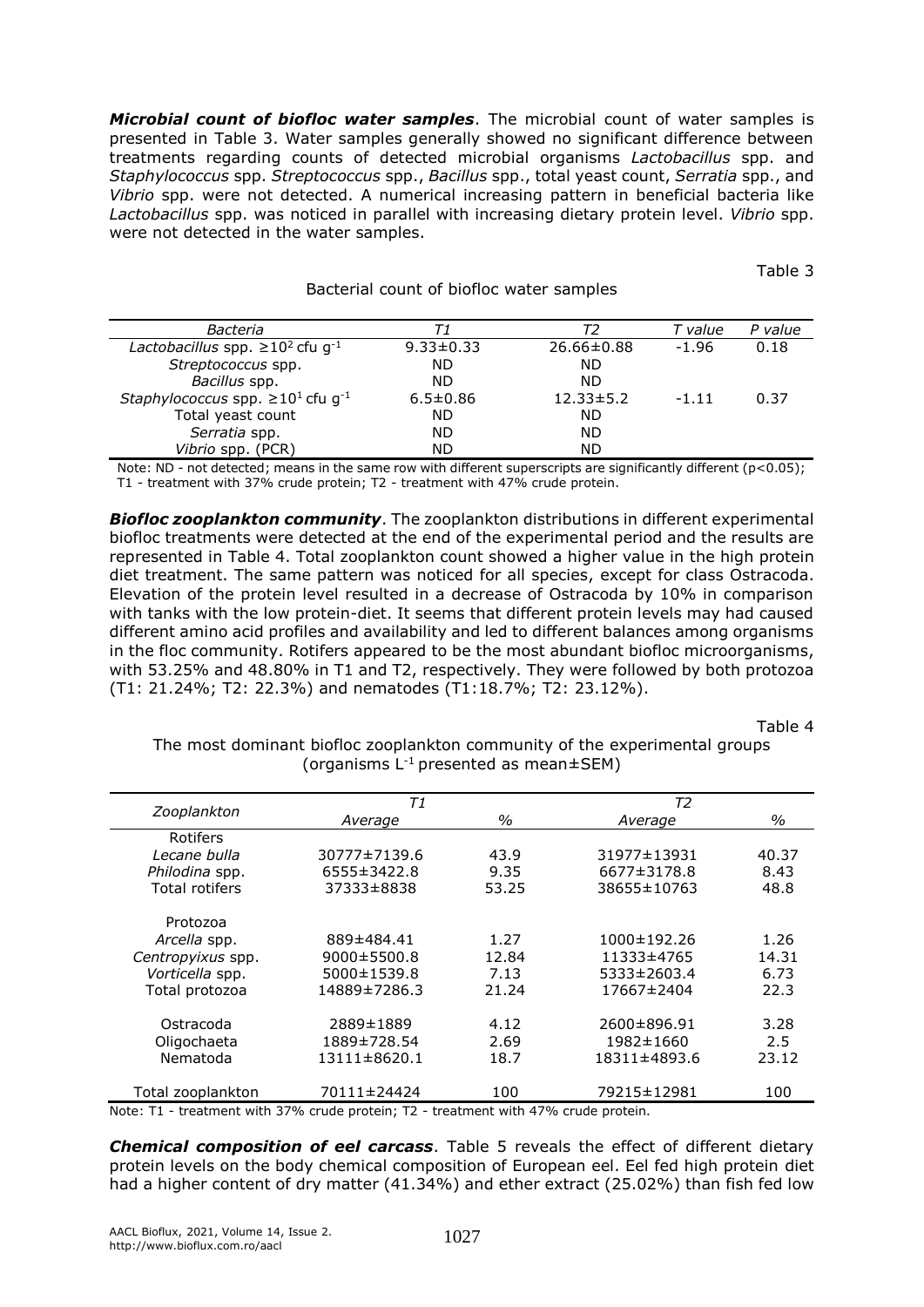protein diet, with 39.42% and 20.80%, respectively. However, the differences are not significant (p˃0.05).The low protein diet treatment had higher crude protein (14.73%) and ash content (2.15%) (p<0.05) compared to those fed a high protein diet, with 13.11% and 1.49%, respectively.

Table 5

Effect of dietary protein level on body chemical composition of European eel (% of wet basis)

| Parameter          |                              |                               | T value | P value |
|--------------------|------------------------------|-------------------------------|---------|---------|
| Dry matter $(\% )$ | $39.42 \pm 3.46$             | $41.34 \pm 1.51$              | $-0.51$ | 0.65    |
| Crude protein (%)  | $14.73 \pm 0.3$ <sup>a</sup> | $13.11 \pm 0.28$ <sup>b</sup> | 3.87    | 0.01    |
| Lipid $(% )$       | $20.8 \pm 3.68$              | $25.02 \pm 1.02$              | $-1.1$  | 0.37    |
| Ash $(%)$          | $2.15 \pm 0.03$ <sup>a</sup> | $1.49 \pm 0.15^{\circ}$       | 4.17    | 0.04    |

Note: means in the same row with different superscripts are significantly different (p<0.05); T1 - treatment with 37% crude protein; T2 - treatment with 47% crude protein.

*Eel feeding behavior under BFT*. Eels consumed dry diet pellets successfully from the water surface. Eel behavior did not change with different dietary protein levels. No pellets were noticed in the water body during siphoning by the end of the experiment, but were recognized in the eel digestive tract while dissecting. Eels showed the ability to graze floc particles, as showed for T1 and T2 after the weekly fasting day (Figure 1).

**Eel health status**. The cumulative mortality of eels in the current study is presented in Figure 3. T2 had a higher mortality than T1.



Figure 3. Accumulative mortality % during experimental period. T1 - treatment with 37% crude protein; T2 - treatment with 47% crude protein.

The antioxidant enzymes activity and oxidative biomarkers of different experimental groups are presented in Table 6. The malondialdehyde (MDA) level was not significantly different between the two groups. T2 had higher MDA values of MDA (7.51 nmol  $g^{-1}$  tissue) than T1 (5.96 nmol g<sup>-1</sup> tissue), but the difference was not significant (p>0.05).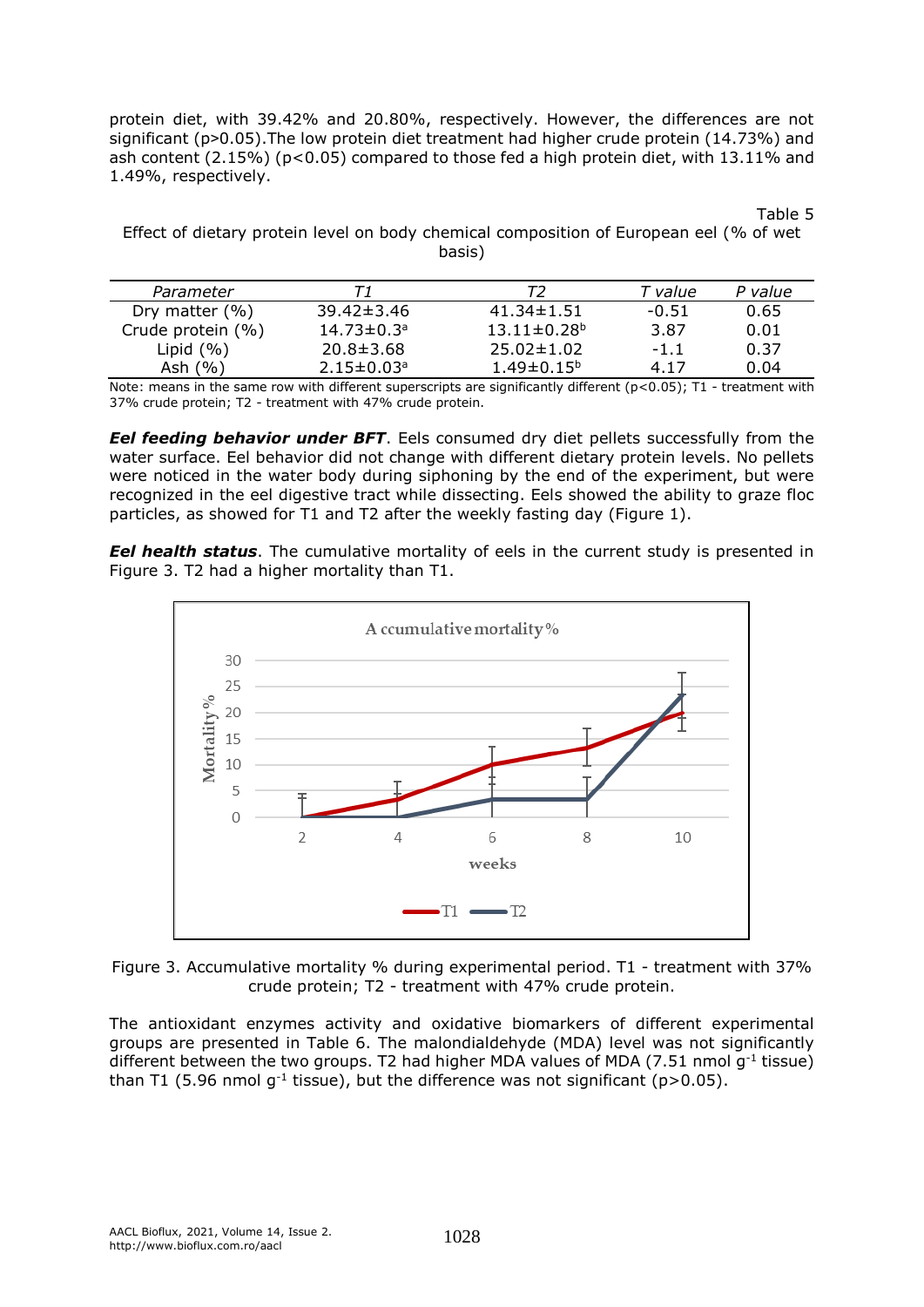Table 6

| Antioxidant enzymes of different experimental groups (mean±SEM) |  |  |
|-----------------------------------------------------------------|--|--|
|-----------------------------------------------------------------|--|--|

| Antioxidant biomarker              |                  |                   | T value | P-value |
|------------------------------------|------------------|-------------------|---------|---------|
| MDA (nmol $q^{-1}$ tissue)         | $5.96 \pm 0.99$  | $7.51 \pm 0.30$   | $-1.49$ | 0.25    |
| SOD (units $g^{-1}$ )              | $65.97 \pm 8.44$ | $66.25 \pm 12.32$ | $-0.02$ | 0.98    |
| TAC ( $mM$ g <sup>-1</sup> tissue) | $3.96 \pm 0.06$  | $3.56 \pm 0.36$   | 1.05    | 0.39    |
| $HSI(\%)$                          | $1.50 \pm 0.08$  | $1.39 \pm 0.05$   | 1.10    | 0.33    |

Note: HSI - hepatosomatic index; SOD - superoxide dismutase; TAC - total antioxidant capacity; means in the same row with different superscripts are significantly different (p<0.05); T1 - treatment with 37% crude protein; T2 - treatment with 47% crude protein.

High levels of dietary fish oil (12%) in the current study did not stimulate the elevation of MDA values (5.96 and 7.51 nmol  $g^{-1}$  tissue) in eel. The concentrations of antioxidant enzymes (SOD) did significantly differ between treatments, but an increase was noticed in parallel with the increasing protein level. T2 exhibited a higher value for SOD activity compared to T1 (78.58 $\pm$ 0.08 and 58.33 $\pm$ 6.25 units g<sup>-1</sup>, respectively). TAC levels did not significantly differ between T1 (3.96 mM g<sup>-1</sup> tissue) and T2 (3.56 mM g<sup>-1</sup> tissue) (p>0.05). The mean value of the HSI of eel ranged from 1.39 to 1.5 (Table 6). No significant differences were noted between the treatments regarding HSI.

*Histopathological examination of eel gills and guts*. By the end of the experiment and while dissecting, sampled fish from different tanks showed infection with *Anguillicoloides crassus* parasites. This was not recognized by the general examination of the eel at the beginning and during the experiment.

The gills exhibited mild mucous cells hyperplasia and a slight curling of the secondgill lamellae (Figure 4a) in T1. In T2, the gills of fish had moderate mucous cells hyperplasia and a curling of the primary gill lamellae (Figure 4b). Therefore, the alteration in gill morphology was seen in the group receiving a high protein diet. In the current study, the intestine showed a normal histological structure with long intestinal villi in T1 (Figure 4c) and had a normal histological structure with moderately long villi in T2 (Figure 4d). There was a significant increase in the length, width, and absorption surface of intestinal villi in T1 compared to T2 (Table 7).



Figure 4. Histopathology of gills and intestine of eel; a - mild mucous cells hyperplasia and slight curling of the second-gill lamellae in T1; b - moderate mucous cells hyperplasia and curling of primary gill lamellae in T2 (H and E stain, X200); c - normal histological structure of the intestine with long intestinal villi in T1; d - normal histological structure of intestine with moderately long villi in T2 (H and E stain, X40).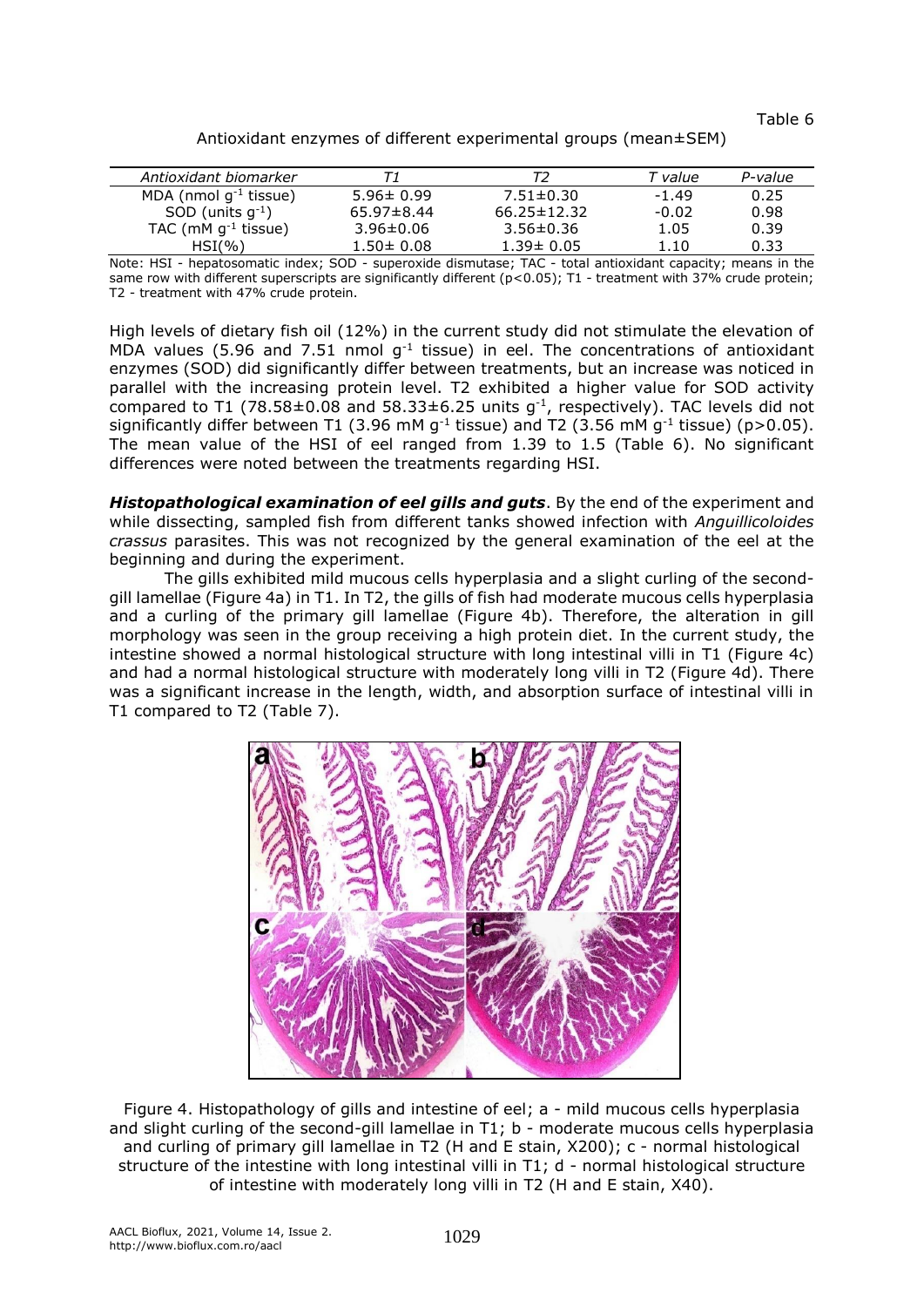Table 7

Length, width, crypt depth, length/crypt depth, and absorbance surface of intestinal villi in the group receiving 35% protein diet and 47% protein diet

| Measurement             | Т1                               | Т2                                 | P value   |
|-------------------------|----------------------------------|------------------------------------|-----------|
| Length $(\mu m)$        | $814.96 \pm 22.03$ <sup>a</sup>  | 563.1281 $\pm$ 22.96 $\frac{1}{2}$ | 1.742F-10 |
| Width $(\mu m)$         | $84.44 \pm 4.16$                 | 82.0256±4.12515                    | 0.68      |
| Crypt depth $(\mu m)$   | $47.03 \pm 3.86$ <sup>a</sup>    | $38.55 \pm 1.63^b$                 | 0.04      |
| Length/Crypt depth (µm) | $19.63 \pm 1.27$ <sup>a</sup>    | $15.2756 \pm 0.93^b$               | 0.008     |
| Absorption surface (mm) | 69.25 $\pm$ 4190.45 <sup>a</sup> | 47.02±3484.54 <sup>b</sup>         | 0.001     |

Note: T1 - treatment with 37% crude protein; T2 - treatment with 47% crude protein.

The biofloc system afforded a good water quality for eel culture (Degani et al 1985; Fekri et al 2018) and limited the water exchange needs during our experimental period. A DO concentration of 4 ppm or above, ammonia concentration of 1-2 ppm, pH of 6.8-7.9, and temperatures between 24 and 30°C are optimal for eel culture. Supplementing experimental tanks with organic carbon sources enhanced the heterotrophic bacterial growth and subsequently increased nitrogen fixation and decreased ammonia and nitrite (Avnimelech 1999; Ekasari & Maryam 2012).

Eels consumed dry diet pellets successfully from the water surface and were recognized in the digestive tract while dissecting. Eel showed ability to graze biofloc particles as the reduction in interval FV values was recorded. The gradual increase in FV for the first 6 weeks could illustrate the adaption period of eel for grazing flocs. Paste feed is the typical form of commercial diets used in the eel farming industry (De la Higuera et al 1989). Dealing with dry feed is easier than with wet feed, because of depositing complications. Nowadays, due to useful characteristics, dry diets are usually replaced by wet paste. Several authors used dry diet to feed European eel (*Anguilla anguilla*) during their studies (Degani et al 1985; De la Higuera et al 1989).

The low protein diet (35% crude protein) seems to be efficient for European eel culture under biofloc conditions. No severe alterations were noticed in gill histology, while the gut health condition (increase in intestinal villi length, width, and absorption surface) was better compared to that from T2 (p<0.05). The high-protein diet (47%) resulted in higher TSS values that may negatively affect gill histology, but no effect on liver oxidative stress levels was noticed. Gills morphology is affected by the quality of water and feed [\(Mohammed](https://onlinelibrary.wiley.com/action/doSearch?ContribAuthorStored=Mohammed%2C+Eman) et al 2020). Similarly, in a previous study on grass carp (*Ctenopharyngodon idella*), gill physical barrier function improved at the optimal level of dietary protein (Xu et al 2016). Different types of feed affect the length of the villi, especially the protein concentration in Indonesian shortfin eel (*Anguilla bicolor)* (Ratucoreh & Retnoaji 2018).

Elevation of dietary protein up to 47% did not improve the protein content of eel carcass, instead, more lipid deposition ( $p>0.05$ ) was noted. The unutilized amino acid was catabolized into ammonia. Wasted nitrogen was successfully recycled in our study, as rich zooplankton communities were detected (rotifers: *Lecanebulla*, *Philodina* spp.; protozoa: *Arcella* spp., *Centropyixus* spp., *Vorticella* spp.; Ostracoda, Oligochaeta and Nematoda). Biofloc particles including zooplankton provide important nutrients such as proteins, lipids, carbohydrates and vitamin C that represent a considerable fraction of the nutritional requirements of several aquaculture species (Tacon et al 2002; Crab et al 2010b). Nematodes are an important group in the biofloc systems because of its nutritional value (48.3% crude protein, 17.3% fat, 31.3% carbohydrates of dry weight (Biedenbach et al 1989; Focken et al 2006). Generally, it was suggested by Ekasari et al (2014) that biofloc is rich in valine, lysine, leucine, phenylalanine, and threonine, deficient in methionine and contains no cysteine. Carbohydrate levels of biofloc particles could reach 36.4-50% (Kuhn et al 2009; Crab et al 2010b; Mabroke et al 2019). A high percentage of carbohydrates in lower protein diets can influence hypothalamus appetite control centers, and, subsequently, affect the feed intake (Martin & Garcia Gallego 1987). European eels showed a more efficient adapted digestive enzyme system to high carbohydrates in diet than rainbow trout (*Oncorhynchus mykiss*) (Bulnheim 1974; Garcia-Gallego et al 1995). Garcia-Gallego et al (1994) state that eels have a high ability to utilize dietary carbohydrate levels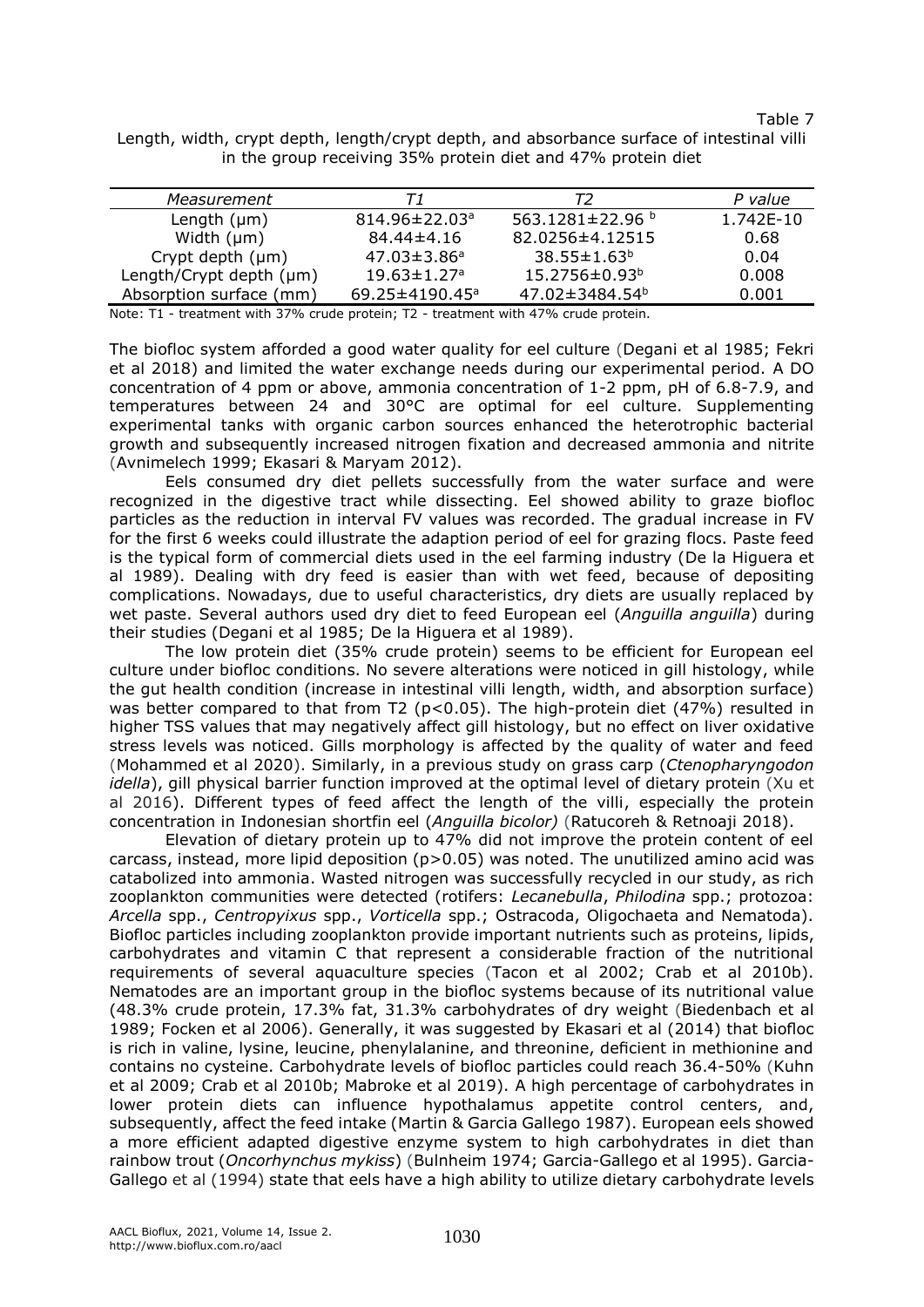up to 40%. This suggests the effective utilization of biofloc carbohydrates by the eel in our study. Based on our results, the dietary protein level of 35% is sufficient under the conditions of bilofloc, which afford more economical culture conditions for eel. Under the condition of clear water, it was suggested that the dietary protein requirement for eel was 45% (Degani et al 1985), while 30% protein was suggested (casein as a protein source) by Arai et al (1986).

It seems that biofloc conditions moderate the harmful effect of high-protein diet (47%) and elevation of TSS values, as liver oxidative stress and survival rate were not influenced. The last could be explained by the fact that biofloc particles were not only a supplemental nutrition source (protein, lipid, mineral, and vitamin) for the growth of cultured fish, but also a source of abundant natural microbes and bioactive compounds (antioxidant, carotenoids, and fat-soluble vitamins) (Ju et al 2008a, 2008b). Carotenoids have been reported to improve animal immune systems (Liñán‐Cabello et al 2002; Babin et al 2010; Xu et al 2013) and perform an antioxidant function. The enhancement of the immune system response and antioxidant capabilities could positively affect health status (Xu & Pan 2014). The antioxidant enzyme levels in our study were obtained under a low level of TSS that did not exceed 400 mg  $L^{-1}$ . Further studies should be conducted to determine the ideal TSS concentration for growing eel under BFT.

BFT conditions also limited the proliferation of *Vibrio* in our experiments. Thus, it might have minimized the risk of infection, as suggested by Cardona et al (2016). Biofloc may display biocontrol activity against *Vibrio harveyi*, by a cell-to-cell communication called quorum sensing (Defoirdt et al 2008; Crab et al 2010a). On the other hand, beneficial bacteria such as *Lactobacillus* spp. was recognized in our work. The bacteria may reduce the pathogenic bacteria growth, lead to healthier gut conditions and better survival rates, as reported by Crab et al (2010a). A lower survival rate of juvenile *L. vannamei* that was linked with high dietary protein level under biofloc conditions was documented (Xu & Pan 2014), which in accordance with our results for eel. Some studies suggested that using low protein feeds in biofloc-based culture systems could achieve good survival of cultured shrimp (Wasielesky et al 2006; Ballester et al 2010; Megahed 2010). Gaona et al (2015) revealed that high TSS levels affected negatively the survival rate of *L. vannamei.*

**Conclusions**. The present study revealed that European eel (*A. anguilla*) has the ability to feed on dried diets under a biofloc system. Cultivation of eel under biofloc may be considered as a promising approach to the better sustainability of eel production sectors due to its advantages: lower cost of feed, water treatment and waste recycling. A dietary protein level of 35% was adequate for cultured eel and sustained a positive health status under the condition of biofloc. Further studies are required to detect the optimal dietary protein level and TSS for eel optimal growth performance and feed utilization in the presence of biofloc.

**Conflict of Interest**. The authors declare that there is no conflict of interest.

## **References**

- Arai S., Mas Alvarez B., Ogata H., 1986 Optimum protein level in purified diet for growth of European eel, *Anguilla anguilla*. 4<sup>th</sup> World Congress on Animal Feeding, Madrid, 5:128.
- Avnimelech Y., 1999 Carbon/nitrogen ratio as a control element in aquaculture systems. Aquaculture 176(3-4):227-235.
- Avnimelech Y., 2006 Bio-filters: The need for a new comprehensive approach. Aquacultural Engineering 34(3):172-178.
- Avnimelech Y., 2009 Biofloc technology A practical guide book. The World Aquaculture Society, Baton Rouge, Louisiana, United States, 182 p.
- Avnimelech, Y., 2012 Biofloc technology A practical guide book.  $2^{nd}$  Edition. The World Aquaculture Society, Baton Rouge, Louisiana, United States, 182 p.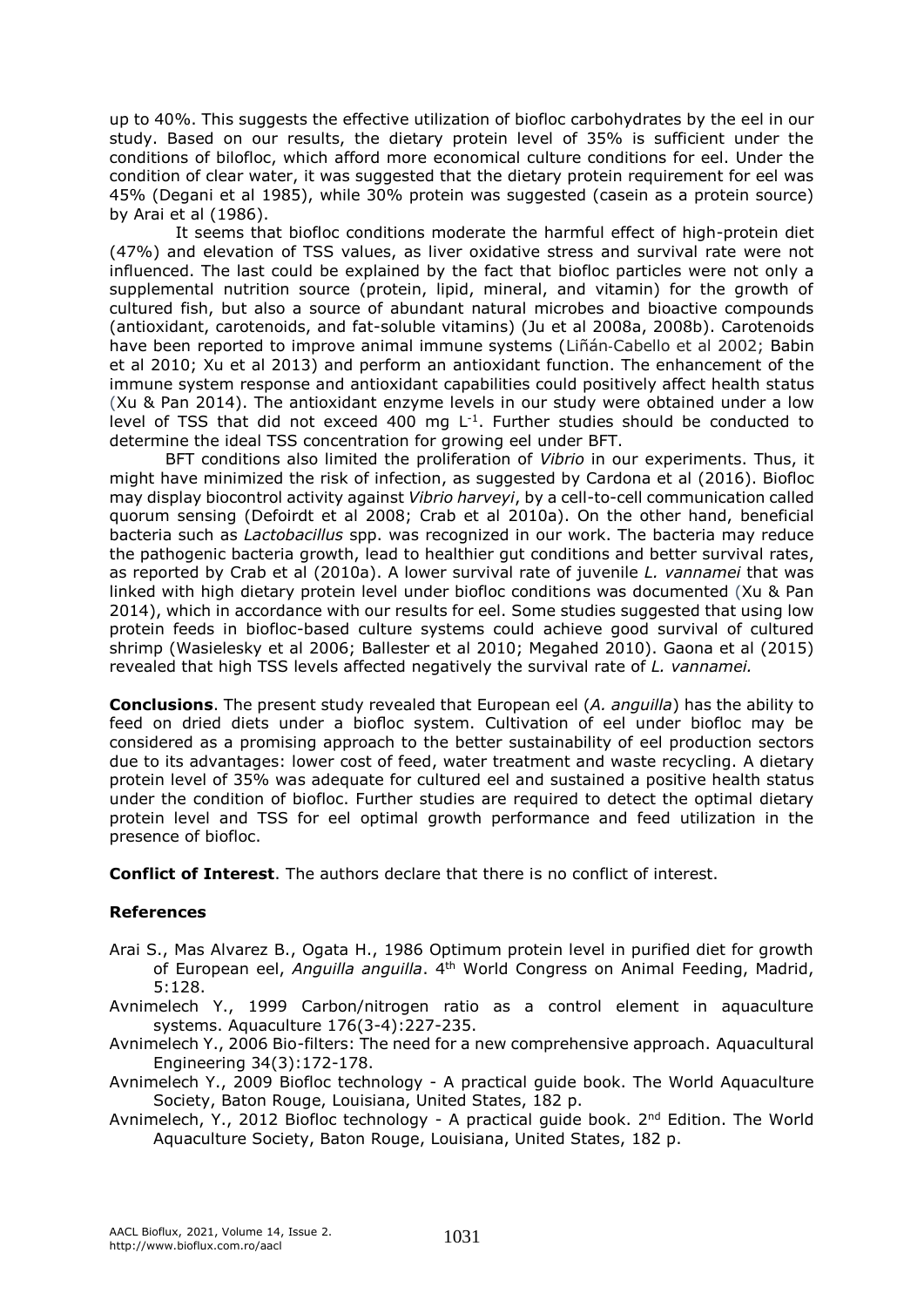- Azim M. E., Little D. C., 2008 The biofloc technology (BFT) in indoor tanks: Water quality, biofloc composition, and growth and welfare of Nile tilapia (*Oreochromis niloticus*). Aquaculture 283(1-4):29-35.
- Babin A., Biard C., Moret Y., 2010 Dietary supplementation with carotenoids improves immunity without increasing its cost in a crustacean. The American Naturalist 176(2):234-241.
- Ballester E. L. C., Abreu P. C., Cavalli R. O., Emerenciano M., De Abreu L., Wasielesky Jr. W., 2010 Effect of practical diets with different protein levels on the performance of *Farfantepenaeus paulensis* juveniles nursed in a zero exchange suspended microbial flocs intensive system. Aquaculture Nutrition 16(2):163-172.
- Biedenbach J. M., Smith L. L., Thomsen T. K., Lawrence A. L., 1989 Use of the nematode *Panagrellus redivivus* as an *Artemia* replacement in a larval penaeid diet. Journal of the World Aquaculture Society 20(2):61-71.
- Bin Omar A. F., Bin MatJafri M. Z., 2009 Turbidimeter design and analysis: A review on optical fiber sensors for the measurement of water turbidity. Sensors 9(10):8311- 8335.
- Bulnheim U., 1974 [Investigations into the amylase and protease activity in the intestinal contents as well as the blood sugar and liver glycogen content in the eel (*Anguilla anguilla* L.) depending on the quality of the feed]. Doctoral Dissertation, Rostock University, 97 p. [In German].
- Cardona E., Gueguen Y., Magré K., Lorgeoux B., Piquemal D., Pierrat F., Noguier F., Saulnier D., 2016 Bacterial community characterization of water and intestine of the shrimp *Litopenaeus stylirostris* in a biofloc system. BMC Microbiology 16(1):157, 9 p.
- Crab R., Chielens B., Wille M., Bossier P., Verstraete W., 2010b The effect of different carbon sources on the nutritional value of bioflocs, a feed for *Macrobrachium rosenbergii* postlarvae. Aquaculture Research 41(4):559-567.
- Crab R., Lambert A., Defoirdt T., Bossier P., Verstraete W., 2010a The application of bioflocs technology to protect brine shrimp (*Artemia franciscana*) from pathogenic *Vibrio harveyi*. Journal of applied microbiology 109(5):1643-1649.
- De la Higuera M., Garcia Gallego M., Sanz A., Hidalgo M. C., Suárez M. D., 1989 Utilization of dietary protein by the eel (*Anguilla anguilla*): Optimum dietary protein levels. Aquaculture 79(1-4):53-61.
- De Schryver P., Crab R., Defoirdt T., Boon N., Verstraete W., 2008 The basics of bio-flocs technology: The added value for aquaculture. Aquaculture 277(3-4):125-137.
- Defoirdt T., Boon N., Sorgeloos P., Verstraete W., Bossier P., 2008 Quorum sensing and quorum quenching in *Vibrio harveyi*: Lessons learned from *in vivo* work. The ISME Journal 2(1):19-26.
- Degani G., Horowitz A., Levanon D., 1985 Effect of protein level in purified diet and of density, ammonia and O<sup>2</sup> level on growth of juvenile European eels *(Anguilla anguilla*  L.). Aquaculture 46(3):193-200.
- Edmondson W. T., Ward H. B., 1959 Fresh-water biology. 2<sup>nd</sup> Edition. Wiley, New York, 1248 p.
- Ekasari J., Angela D., Waluyo S. H., Bachtiar T., Surawidjaja E. H., Bossier P., De Schryver P., 2014 The size of biofloc determines the nutritional composition and the nitrogen recovery by aquaculture animals. Aquaculture 426-427:105-111.
- Ekasari W. J., Maryam S., 2012 Evaluation of biofloc technology application on water quality and production performance of red tilapia *Oreochromis* sp. cultured at different stocking densities. Hayati Journal of Biosciences 19(2):73-80.
- El-Husseiny O., Wassef E., Aboseif A., Suloma A., 2017 Manipulating diet composition to develop and maintain the zooplankton for Nile tilapia under biofloc condition. African Journal of Biological Sciences 13(1):147-154.
- El-Shafiey M. H. M., Mabroke R. S., Mola H. R. A. Hassan M. S., Suloma A., 2018 Assessing the suitability of different carbon sources for Nile tilapia, *Oreochromis niloticus* culture in BFT system. AACL Bioflux 11(3):782-795.
- Fekri L., Affandi R., Rahardjo M. F., Budiardi T., Simanjuntak C. P. H., Fauzan T., Indrayani I., 2018 The effect of temperature on the physiological condition and growth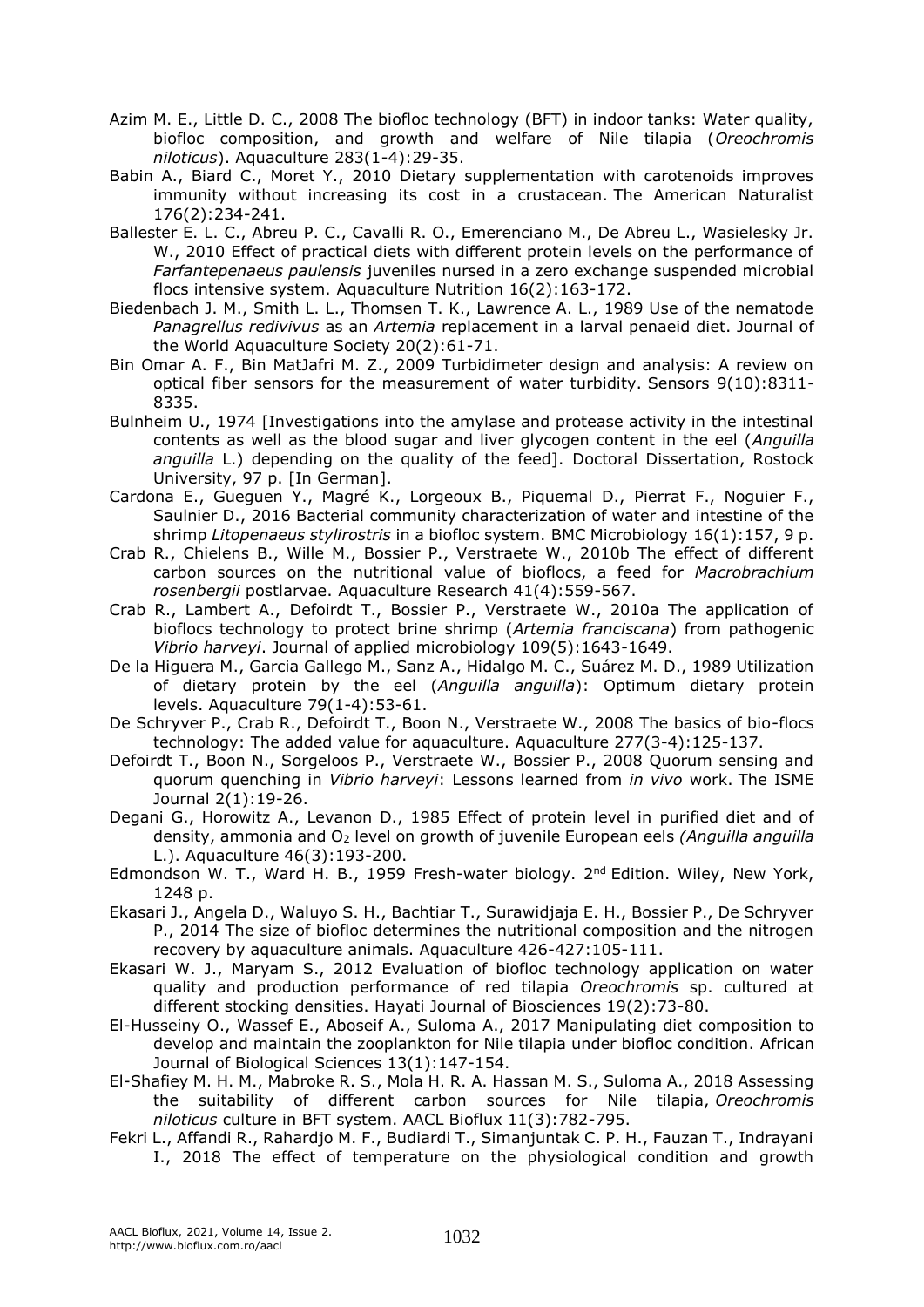performance of freshwater eel elver *Anguilla bicolor bicolor* McClelland, 1844. Jurnal Akuakultur Indonesia 17(2):181-190.

- Fernando C. H., 1994 Zooplankton, fish and fisheries in tropical freshwaters. In: Studies on the ecology of tropical zooplankton. Dumont H. J., Green J., Masundire H. (eds), Springer, Dordrecht, pp. 105-123.
- Focken U., Schlechtriem C., Von Wuthenau M., García‐Ortega A., Puello‐Cruz A., Becker K., 2006 *Panagrellus redivivus* mass produced on solid media as live food for *Litopenaeus vannamei* larvae. Aquaculture Research 37(14):1429-1436.
- Gaona C. A. P., Souza de Almeida M., Viau V., Poersch L. H., Wasielesky Jr. W., 2015 Effect of different total suspended solids levels on a *Litopenaeus vannamei* (Boone, 1931) BFT culture system during biofloc formation. Aquaculture Research 48(3):1070- 1079.
- Garcia-Gallego M., Bazoco J., Akharbach H., Suarez M. D., Sanz A., 1994 Utilization of different carbohydrates by the European eel (*Anguilla anguilla*). Aquaculture 124(1- 4):99-108.
- Garcia-Gallego M., Bazoco J., Suarez M. D., Sanz A., 1995 Utilization of dietary carbohydrates by fish: A comparative study in eel and trout. Animal Science 61(2):427-436.
- Hargreaves J. A., 2006 Photosynthetic suspended-growth systems in aquaculture. Aquacultural Engineering 34(3):344-363.
- Hatem M. H., Abdelhay Y. B., Alayafi A. H., Suloma A., 2013 Application of new strategies to reduce suspended solids in zero-exchange system: I. Histological alterations in the gills of Nile tilapia. Journal of Applied Sciences Research 9(2):1186-1192.
- Jeje C. Y., 1988 A revision of the Nigerian species of the genera *Mesocyclops* Sars, 1914 and *Thermocyclops* Kiefer, 1927 (Copepoda:Cyclopoida). Hydrobiologia 164:171- 184.
- Ju Z. Y., Forster I., Conquest L., Dominy W., 2008a Enhanced growth effects on shrimp (*Litopenaeus vannamei*) from inclusion of whole shrimp floc or floc fractions to a formulated diet. Aquaculture Nutrition 14(6):533-543.
- Ju Z. Y., Forster I., Conquest L., Dominy W., Kuo W. C., Horgen F. D., 2008b Determination of microbial community structures of shrimp floc cultures by biomarkers and analysis of floc amino acid profiles. Aquaculture research 39(2):118-133.
- Kafuku T., Ikenoue H., 1983 Modern methods of aquaculture in Japan. Developments of Aquaculture and Fisheries Science, Kodansha Tokyo, Elsevier, Amsterdam, 216 p.
- Khalil M., Ragaa R., Mohamed R., Abd-alatty B., Suloma A., Henish S., 2016 Eco-friendly cultivation of Keeled mullet (*Liza carinata*) in biofloc system. Egyptian Journal of Aquatic Biology and Fisheries 20(2):23-35.
- Koracevic D., Koracevic G., Djordjevic V., Andrejevic S., Cosic V., 2001 Method for the measurement of antioxidant activity in human fluids. Journal of Clinical Pathology 54(5):356-361.
- Kuhn D. D., Boardman G. D., Lawrence A. L., Marsh L., Flick Jr. G. J., 2009 Microbial floc meal as a replacement ingredient for fish meal and soybean protein in shrimp feed. Aquaculture 296(1-2):51-57.
- Liñán‐Cabello M. A., Paniagua‐Michel J., Hopkins P. M., 2002 Bioactive roles of carotenoids and retinoids in crustaceans. Aquaculture Nutrition 8(4):299-309.
- Mabroke R. S., El-Husseiny O. M., Zidan A. E. N. F., Tahoun A. A., Suloma A., 2019 Floc meal as potential substitute for soybean meal in tilapia diets under biofloc system conditions. Journal of Oceanology and Limnology 37(1):313-320.
- Mabroke R. S., Zidan A. E. N. F., Tahoun A. A., Mola H. R., Abo-State H., Suloma A., 2021 Feeding frequency affect feed utilization of tilapia under biofloc system condition during nursery phase. Aquaculture Reports 19:100625.
- Martin E., Garcia G. M., 1987 [Intake and eating behavior]. In: [Nutrition in aquaculture]. Espinosa de los Monteros J., Labarta U. (eds), FEUGA, Madrid, pp. 1-47. [In Spanish].
- Martínez‐Córdova L. R., Emerenciano M., Miranda‐Baeza A., Martínez‐Porchas M., 2015 Microbial‐based systems for aquaculture of fish and shrimp: An updated review. Reviews in Aquaculture 7(2):131-148.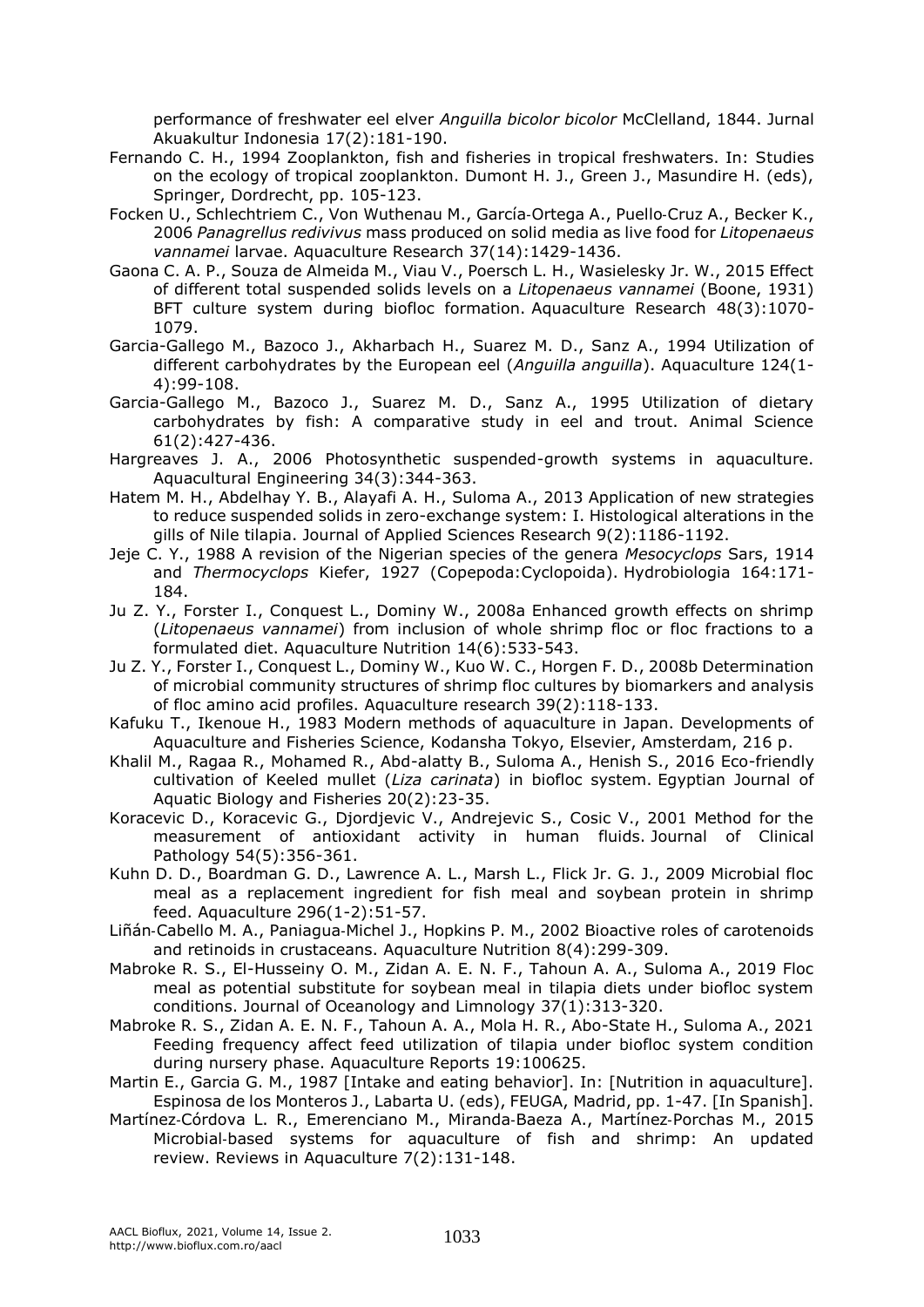Megahed M. E., 2010 The effect of microbial biofloc on water quality, survival and growth of the green tiger shrimp (*Penaeus semisulcatus*) fed with different crude protein levels. Journal of the Arabian Aquaculture Society 5(2):119-142.

Melia P., Bevacqua D., Crivelli A. J., De Leo G. A., Panfili J., Gatto M., 2006 Age and growth of *Anguilla anguilla* in the Camargue lagoons. Journal of Fish Biology 68(3):876-890.

Mendpara J., Parekh V., Vaghela S., Makasana A., Kunjadia P. D., Sanghvi G., Vaishnav D., Dave G.S., 2013 Isolation and characterization of high salt tolerant bacteria from agricultural soil. European Journal of Experimental Biology 3(6):351-358.

Mohammed E., Kamel M., El Iraqi K., Tawfik A. M., Khattab M. S., Elsabagh M., 2020 *Zingiber officinale* and *Glycyrrhiza glabra*, individually or in combination, reduce heavy metal accumulation and improve growth performance and immune status in Nile tilapia, *Oreochromis niloticus.* Aquaculture Research 51(5):1933-1941.

Nikiforova O. A., Klykov S., Volski A., Dicks L. M. T., Chikindas M. L., 2016 Subtilosin A production by *Bacillus subtilis* KATMIRA1933 and colony morphology are influenced by the growth medium. Annals of Microbiology 66:661-671.

Nishikimi M., Rao N. A., Yagi K., 1972 The occurrence of superoxide anion in the reaction of reduced phenazinemethosulfate and molecular oxygen. Biochemical and Biophysical Research Communications 46(2):849-854.

Pennak R. W., 1989Fresh-water invertebrates of the United States: Protozoa to Mollusca. The University of California, 656 p.

Ratucoreh C. Y., Retnoaji B., 2018 The growth and histology structure of Indonesian eel (*Anguilla bicolor bicolor* McClelland, 1844) fed with microalgae. AIP Conference Proceedings 2002(1):020009, 8 p.

Satoh K., 1978Serum lipid peroxide in cerebrovascular disorders determined by a new colorimetric method. Clinica Chimica Acta 90(1):37-43.

Schveitzer R., Arantes R., Costódio P. F. S., do Espírito Santo C. M., Arana L. V., Seiffert W. Q., Andreatta E. R., 2013 Effect of different biofloc levels on microbial activity, water quality and performance of *Litopenaeus vannamei* in a tank system operated with no water exchange. Aquacultural Engineering 56:59-70.

Shiraishi H., Crook V., 2015 Eel market dynamics: An analysis of *Anguilla* production. TRAFFIC, Tokyo, Japan, 53 p.

Tacon A. G. J., Cody J. J., Conquest L. D., Divakaran S., Forster I. P., Decamp O. E., 2002 Effect of culture system on the nutrition and growth performance of Pacific white shrimp *Litopenaeus vannamei* (Boone) fed different diets. Aquaculture Nutrition 8(2):121-137.

Tesch F. W., 2003 The eel. 3<sup>rd</sup> Edition. Blackwell, Oxford, 408 p.

Van Wyk P., 2006 Production of *Litopenaeus vannamei* in recirculating aquaculture systems: Management and design considerations. The International Conference on Recirculating Aquaculture 6:38-47.

Wasielesky Jr. W., Atwood H., Stokes A., Browdy C. L., 2006 Effect of natural production in a zero exchange suspended microbial floc based super-intensive culture system for white shrimp *Litopenaeus vannamei*. Aquaculture 258(1-4):396-403.

Xu J., Wu P., Jiang W. D., Liu Y., Jiang J., Kuang S. Y., Tang L., Tang W. N., Zhang Y. A., Zhou X. Q., Feng L., 2016 Optimal dietary protein level improved growth, disease resistance, intestinal immune and physical barrier function of young grass carp (*Ctenopharyngodon idella*). Fish & Shellfish Immunology 55:64-87.

Xu W. J., Pan L. Q., 2014 Evaluation of dietary protein level on selected parameters of immune and antioxidant systems, and growth performance of juvenile *Litopenaeus vannamei* reared in zero-water exchange biofloc-based culture tanks. Aquaculture 426-427:181-188.

Xu W. J., Pan L. Q., Sun X. H., Huang J., 2013 Effects of bioflocs on water quality, and survival, growth and digestive enzyme activities of *Litopenaeus vannamei* (Boone) in zero‐water exchange culture tanks. Aquaculture Research 44(7):1093-1102.

Xu W. J., Pan L. Q., Zhao D. H., Huang J., 2012 Preliminary investigation into the contribution of bioflocs on protein nutrition of *Litopenaeus vannamei* fed with different dietary protein levels in zero-water exchange culture tanks. Aquaculture 350- 353:147-153.